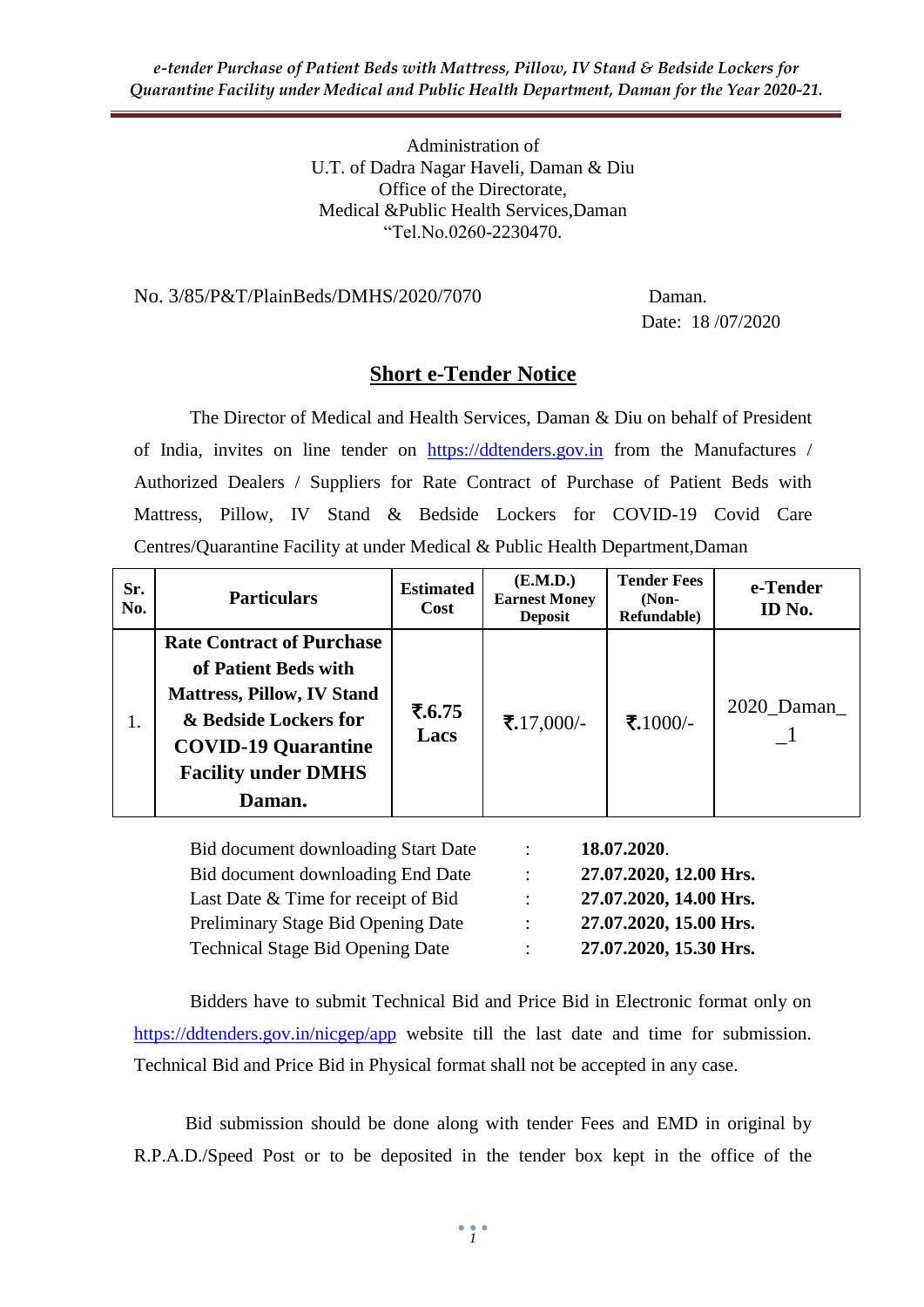undersigned. However, Tender Inviting Authority shall not be responsible for any postal delay. Tenders can be downloaded from [www.ddtenders.gov.in,](http://www.ddtenders.gov.in/) [www.daman.nic.in](http://www.daman.nic.in/)

- 1. The EMD and Tender Fees should not be forwarded by cash.
- 2. The Tender Fees will be accepted only in form of DD/A/c payee Cheque of any Nationalized or Scheduled Bank of India payable in Daman.
- 3. The EMD will be accepted in form of FDR /A/c Payee Demand Draft / Bankers Cheque or Bank Guarantee from any Commercial Banks in an acceptable form payable at Daman in favor of under signed.

The tender inviting authority reserves the right to accept or reject any or all the tender to be received without assigning any reasons thereof. Bidders shall have to post their queries on E-Mail address: [ptdmhsdaman@gmail.com](mailto:ptdmhsdaman@gmail.com)

In case bidder needs any clarification or if training required for participating in online tender, they can contact the following office.

For any technical related queries please call at 24 x 7 Help Desk Number 0120-4200462, 0120-4001002, 0120-4001005,0120-6277787. International Bidders are requested to prefix 91 as country code.

Note- Bidders are requested to kindly mention the URL of the Portal and Tender Id in the subject while emailing any issue along with the Contact details. For any issues/ clarifications relating to thetender(s) published kindly contact the respective Tender Inviting Authority.

Tel : 0120-4200462, 0120-4001002, 0120-4001005, 0120-6277787.

E-Mail : support-eproc[at]nic[dot]in

Sd/-

**Director** Medical & Health Services Daman & Diu "Tel.No.0260-2230470" e-mail Id: [dmhs-daman-dd@nic.in](mailto:dmhs-daman-dd@nic.in)

### **Copy to :-**

- 1) P/A to Secretary (Health), Dadra & Nagar Haveli, Daman & Diu for information.
- 2) All Heads of Office, Daman & Diu for information & n.a.
- 3) CPO, Daman & Diu for wide publicity in Newspaper.
- 4) I.T. Department, Daman with a request to publish in Website.
- 5) Accounts Section, DMHS, Daman for information.
- 6) P&T Department, DMHS, Daman for information.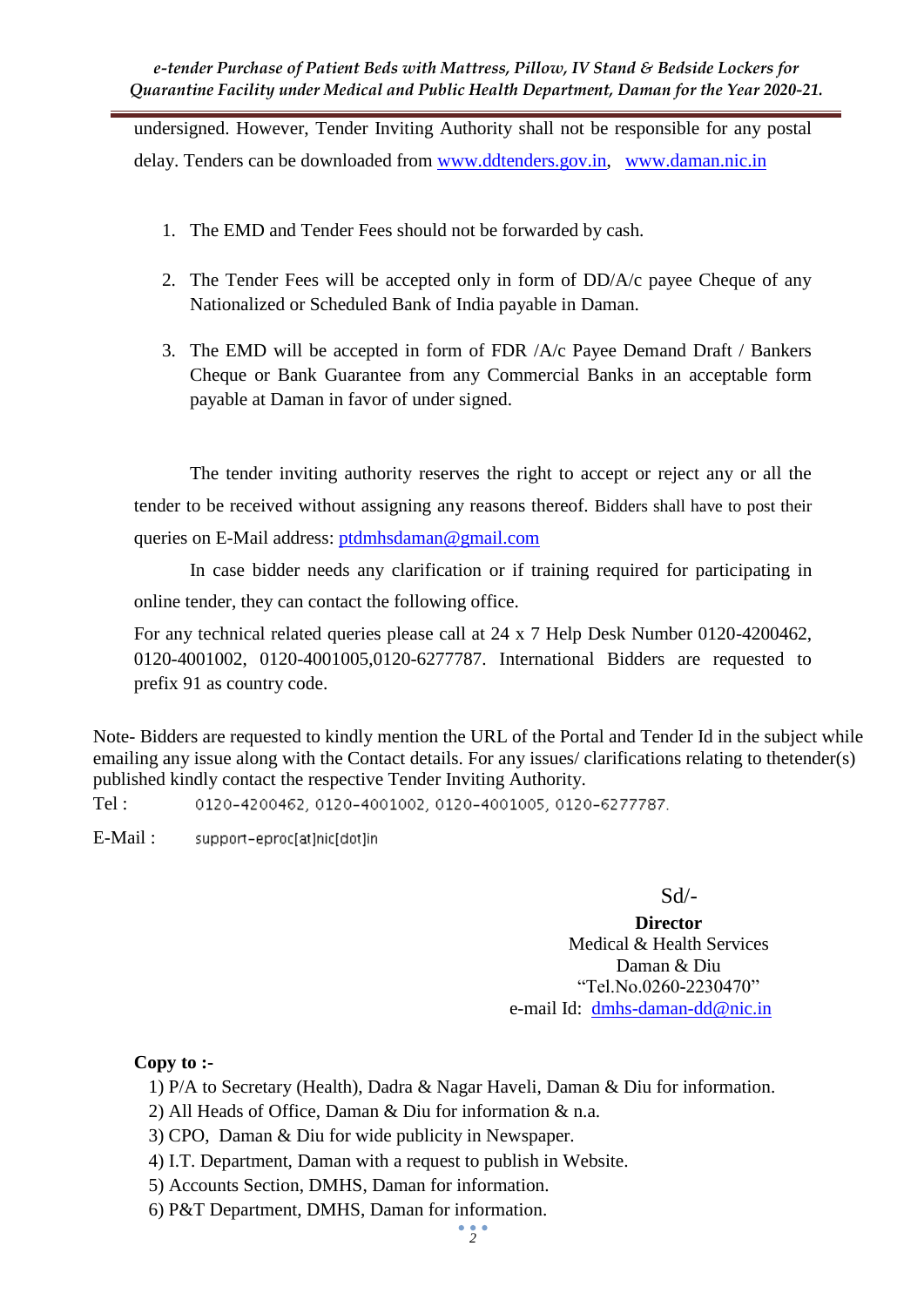#### U.T. ADMINISTRATION OF DADRA NAGAR HAVELI, DAMAN & DIU, OFFICE OF THE DIRECTORATE, MEDICAL AND HEALTH SERVICES, Daman.

Terms and Conditions for the **"Rate Contract of Purchase of Purchase of Patient Beds with Mattress, Pillow, IV Stand & Bedside Lockers for COVID-19 Quarantine Facility under DMHS Daman, for the Year 2020-21."**

### **Instructions to Bidders :**

- 1) All Tender Documents can be downloaded free from the website <https://ddtenders.gov.in/nicgep/app>
- 2) All bids should be submitted online on the website <https://ddtenders.gov.in/nicgep/app>
- 3) The user can get a copy of instructions to online participation from the website <https://ddtenders.gov.in/nicgep/app>
- 4) The suppliers should register on the website through the "New Supplier" link provided at the home page, the registration on the site should not be taken as registration or empanelment or any other form of registration with the tendering authority.
- 5) The application for training and issue of digital signature certificates should be made at least 72 hours in advance to the due date and time of tender submission.
- 6) For all queries regarding tender specifications and any other clauses included in the tender document should be addressed to personnel in tendering office address provided below:

**The Director Medical and Health Services, Primary Health Centre, Moti Daman, Daman - 396220. Tel 0260-2230470 / 2230570.**

- 7) All documents scanned/attached should be legible / readable. A hard copy of the same may be send which the department will be use if required. Uploading the required documents in<https://ddtenders.gov.in/nicgep/app> is essential.
- 8) The Bidder has to give compliance for each quoted product for any false / misleading statement in compliance found any time during the procurement process, the bid shall be outrightly rejected & EMD shall be forfeited.

#### **Keydates:**

| Bid document downloading Start Date     | ÷  | 18.07.2020.            |
|-----------------------------------------|----|------------------------|
| Bid document downloading End Date       | ÷  | 27.07.2020, 12.00 Hrs. |
| Last Date & Time for receipt of Bid     | ٠. | 27.07.2020, 14.00 Hrs. |
| Preliminary Stage Bid Opening Date      | ÷  | 27.07.2020, 15.00 Hrs. |
| <b>Technical Stage Bid Opening Date</b> | ÷  | 27.07.2020, 15.30 Hrs. |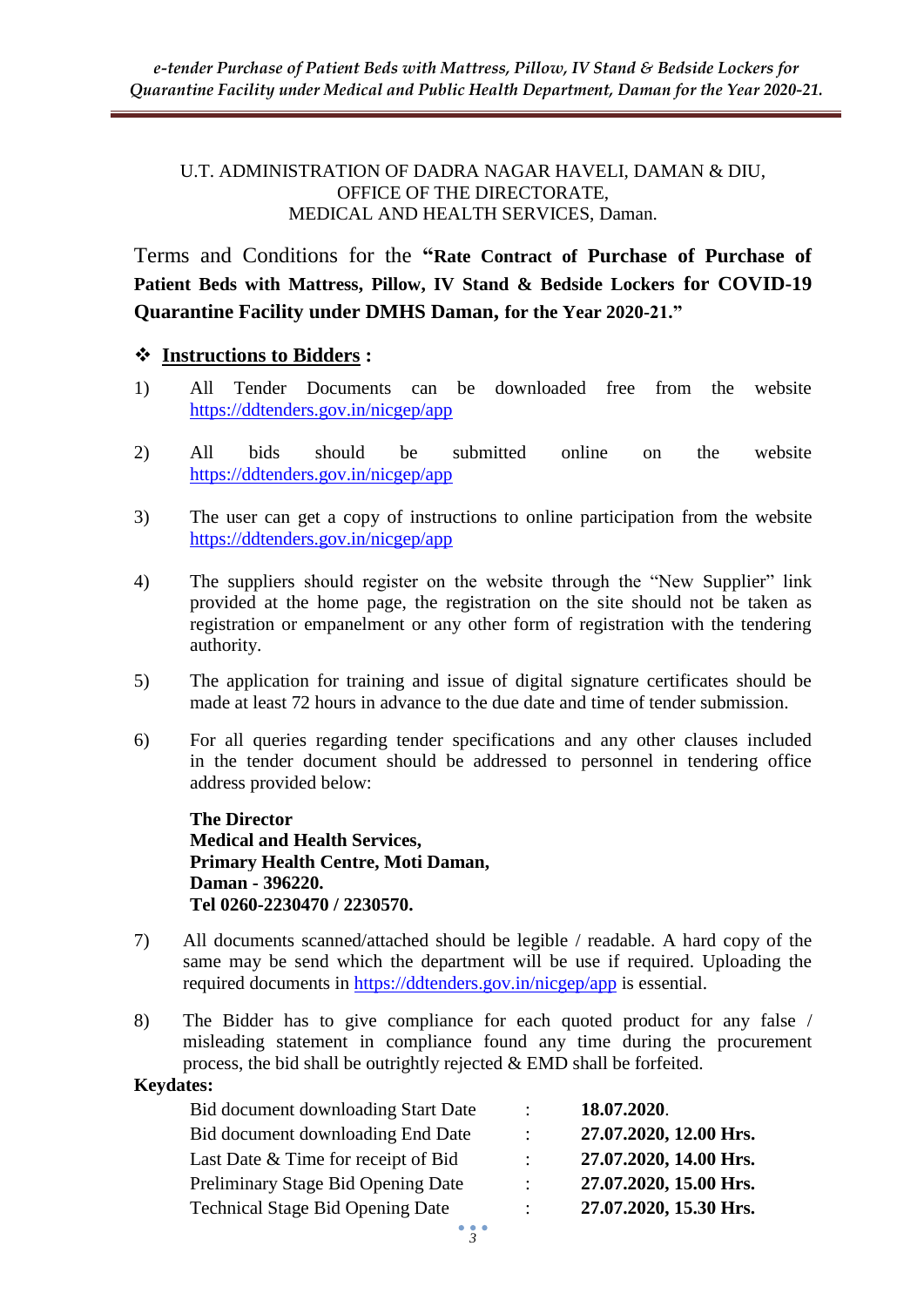The Tenders shall be submitted in two-bid system, wherein the Technical bid and Commercial Bid is to be filled online on <https://ddtenders.gov.in/nicgep/app> and the EMD and Tender Fee has to be submitted in Tender Box along with a covering letter. The envelope should be super scribing as **"e-Tender - Sealed Cover of Bid for Rate Contract of Purchase of Purchase of Patient Beds with Mattress, Pillow, IV Stand & Bedside Lockers for COVID-19 Quarantine Facility under DMHS Daman, for the Year 2020-21".** The **EMD** and **Tender Fees** should be enclosed with **BID** only.

## **Tender Fees (Non Refundable)** `**.1,000/- :**

- a. The Tender Fees should not be forwarded by cash.
- b. The Tender Fees (Non Refundable) will be accepted only in form of DD/A/c payee Cheque in favor of **The Director of Medical and Health Services, Daman**  from any Nationalized or Scheduled Bank of India payable in Daman.
- c. All tenders must be accompanied by Tender fees as specified in schedule otherwise tender will be rejected.

## **Earnest Money Deposit** `.**17,000/- :**

- a. All tenders must be accompanied by EMD as specified in schedule otherwise tender will be rejected.
- b. The manufacturing units who are placed in Daman are exempted for Earnest Money Deposit. For getting exemption, tenderers have to furnish valid and certified documents along with the tender, otherwise tender will be rejected.
- c. Any firm desires to consider exemption from payment of Earnest Money Deposit, valid and certified copies of its Registration with D.G.S. & D. should be attached to their tenders.
- d. EMD can be paid in either of the form of following:
	- i. A/c Payee Demand Draft
	- ii. Fixed Deposit Receipts
	- iii. Bank Guarantee

In favor of **The Director of Medical and Health Services, Daman**  from any Nationalized or Scheduled Bank authorized by RBI to undertake Government Business.

- e. EMD should be valid upto **12 (Twelve Months)** from the date of its issuance.
- f. EMD in any other forms will not be accepted.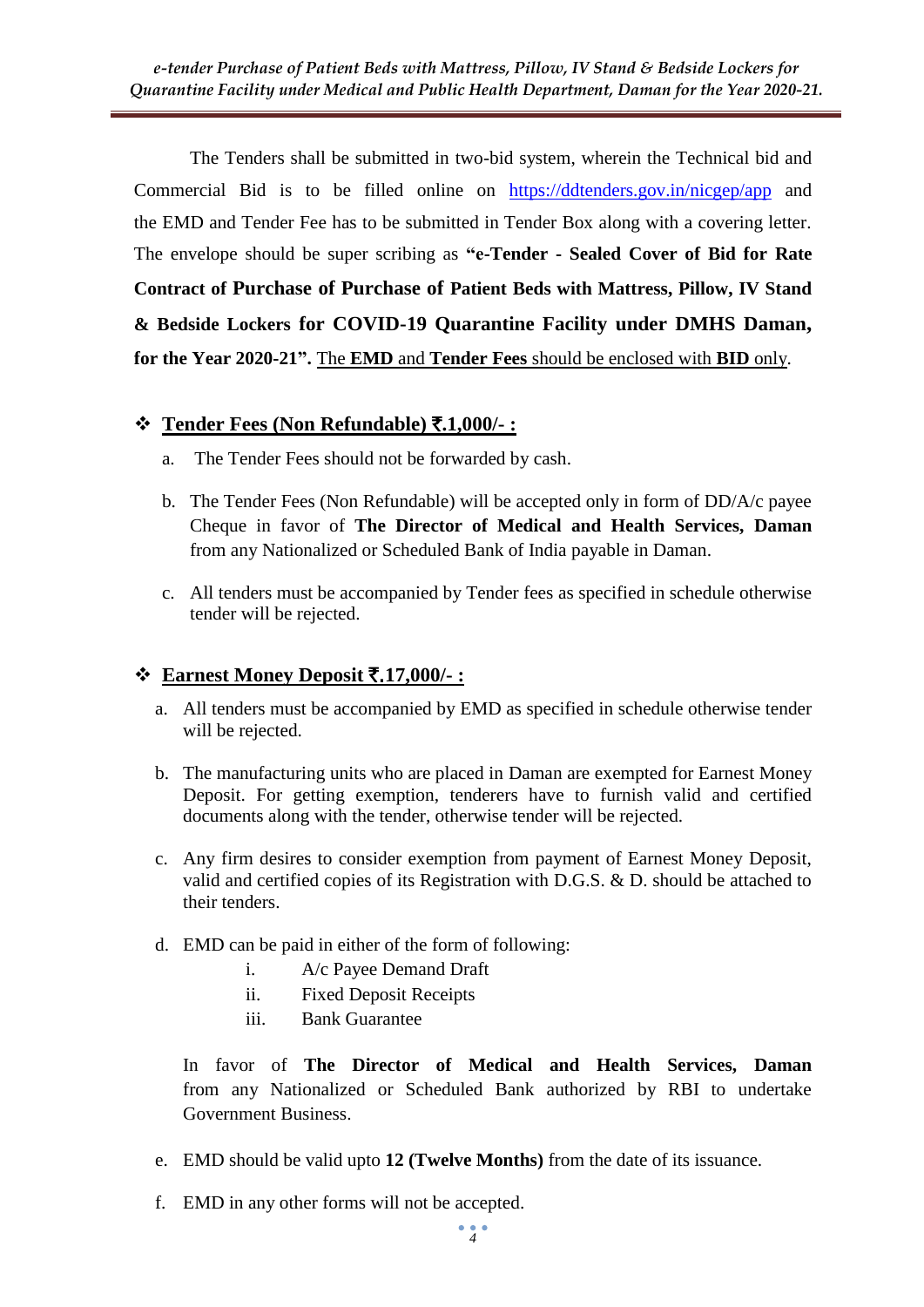- g. EMD/Security Deposit shall be liable to be forfeited in following circumstances:
	- i. Tender is rejected due to failure of supply the requisite documents in proper format or giving any misleading statement or submission of false affidavit or fabricated documents.
	- ii. In case, the contractor does not execute the supply order placed with him within stipulated time, the EMD of the contractor will be forfeited to the Government and the contract for the supply shall terminated with no further liabilities on either party to the contract.
	- iii. Tenderer fails to replace the goods declared to be not of standard quality or not conforming to acceptable standards or found to be decayed/spoilt.
- h. The amount of Earnest Money paid by the tenderer(s) whose tenders are not accepted will be refunded to them by cheque or Demand Draft (as may be convenient to the Tender Inviting Officer if the amount is above  $\bar{\tau}$ , 200/-) drawn on any Nationalized or Scheduled Bank payable at Moti Daman. Where this mode of payment is not possible the amount will be refunded at the cost of the tenderer.
- i. Only on satisfactory completion of the supply order for and on payment of all bills of the contractor, as to be admitted for payment, the amount of Security Deposit/Earnest Money will be refunded after expiry of guarantee/warranty period, if any, or any such date/period as may be mutually agreed upon.
- j. In case of failure to supply the store, materials etc. ordered for, as per conditions and within the stipulated time, the name articles will be obtained from the tenderer who offered next higher rates or from any other sources, as may be decided by the tender inviting Officer and the loss to the Government on account of such purchases(s) shall be recovered from the former contractor Security Deposit/Earnest Money or bills payable. The contractor shall have no right to dispute with such procedure.
- k. The Earnest Money(s) paid by the tender(s) earlier against any tender(s) or supply order(s) is not adjustable with Earnest Money required by these conditions.

# **Security Deposit: (SD)**

- a. The successful tenderer will have to pay within 10 days from the date of demand, an amount equal to 10% of the total value of articles, which may be ordered, as the amount of security deposit.
- b. Non receipt of Security Deposit within stipulated time will result in automatic cancellation of the order for supply without any intimation.
- c. However in case if any articles are received for which the Security Deposit may not have been deposited, the full Security Deposit as may be due from the contractor will be recovered from the bill(s) for such articles.
- d. The Security Deposit(s) paid by the tender(s) earlier against any tender(s) or supply order(s) is not adjustable with Security Deposit required by these conditions.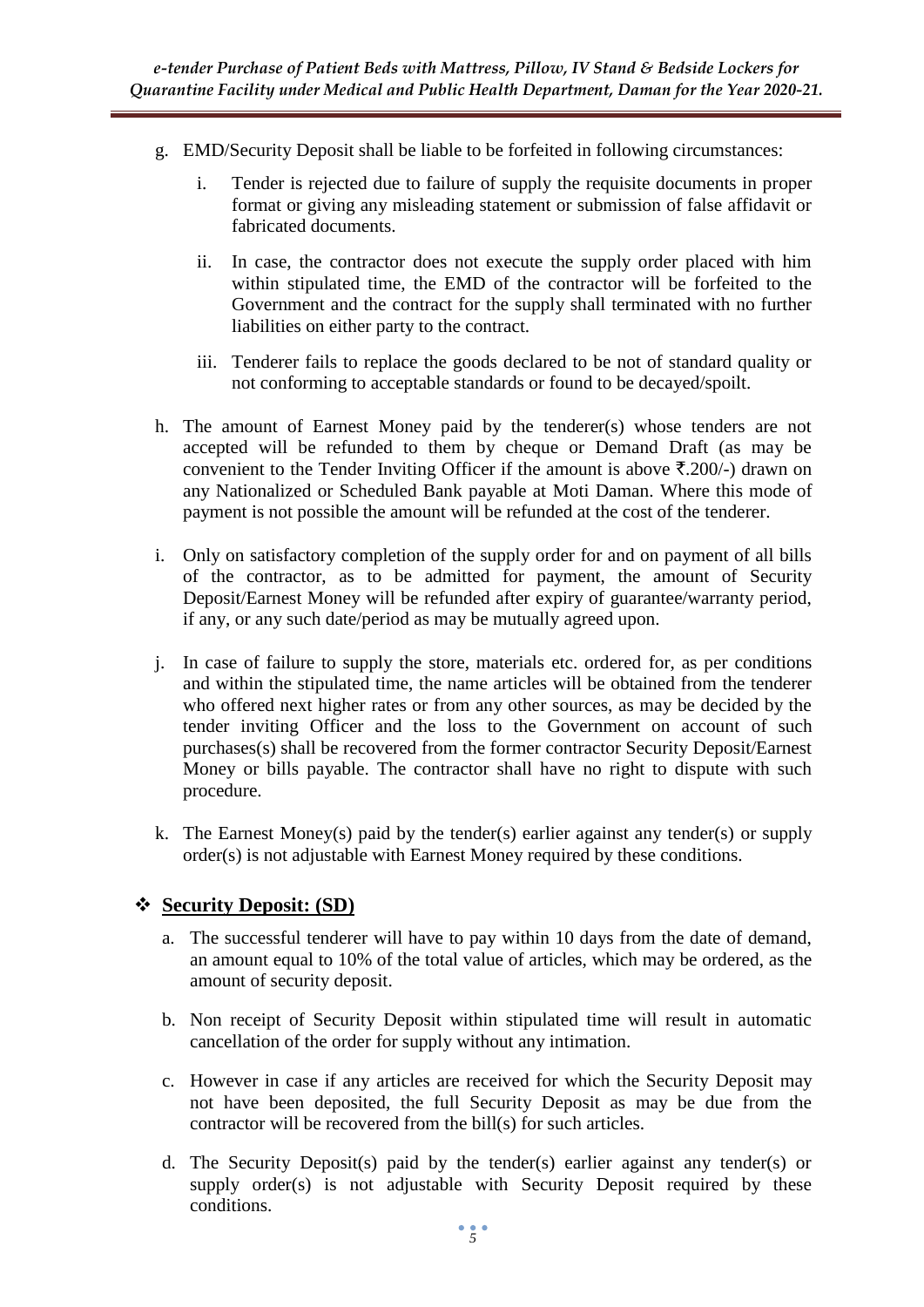- e. In case of failure to replace the accepted and rejected articles from the supplies made, as mentioned in the conditions the loss undergone by the Government will be recovered from the contractor Security Deposit or payment due of any bill(s) to the extend required.
- f. The tender inviting officer will consider extension of time for remitting the Security Deposit as demanded. However, in case of denial to consider such extension the contractor is bound to abide by the limit given and liable to make good for the loss made to the Government on account of his failure to abide by the time limit.

# **Conditions of Contract :**

# **1. ACCEPTANCE OF TENDER:**

- a. The tender is liable for rejection due to any of the reasons mentioned below:
	- i. Non-Submission of tender within stipulated time online.
	- ii. Submission of tender physically in the Office but not submitted online on <https://ddtenders.gov.in/nicgep/app>
	- iii. Tender is unsigned or not initialed on each page or with unauthenticated corrections.
	- iv. Non-payment of Earnest Money Deposit (if not exempted)
	- v. Non-Submission of required documents as mentioned in schedule
	- vi. Conditional / Vague offers.
	- vii. Unsatisfactory past performance of the tenderer.
	- viii. Items with major changes/ deviations in specifications/ standard/ grade/ packing/ quality offered.
	- ix. Offering an accessory optional even though required to operate the instrument.
	- x. Submission of misleading/contradictory/false statement or information and fabricated/ invalid documents.
	- xi. Tenders not filled up properly.
- b. Any discount which the bidder wants to give has to be considered and total final bid amount has to be mentioned clearly in the price bid form on <https://ddtenders.gov.in/nicgep/app>
- c. Discount offered after price bid opening will not be considered.
- d. The consolidated rates entered in the online website will be taken in to account for preparing price statements. However the tender which is found technically acceptable as well as lowest in terms of evaluated rates only be considered for placing the order.
- e. The Director, Medical and Health Services may seek any clarifications/explanation/documentary evidence related to offer at any stage from tenderers if required.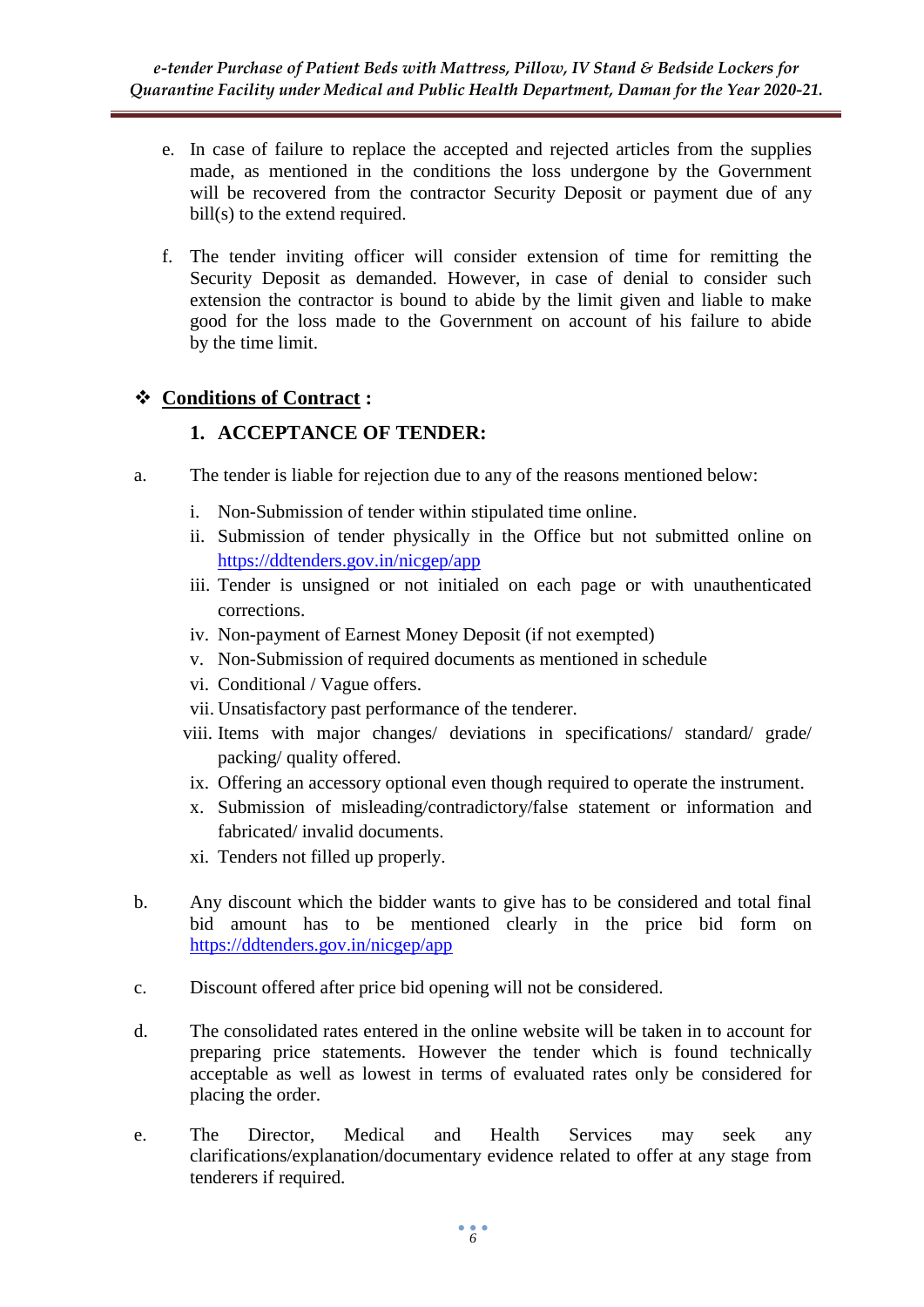- f. The rate should be quoted in the prescribed form given by the department; **the rate should be valid upto One Year from the date of tenderization**.
- g. All/Taxes/Duties/Royalties Charges payable on the sales/transport etc. within and/or outside the state shall be payable by the supplier.
- h. The decision of the Tender Inviting Officer for acceptance/rejection of any articles supplied including the decision for equivalent specifications, standard and quality etc. of articles shall be final.
- i. The right to accept or reject without assigning any reasons or all tenders in part or whole is reserved with the Tender Inviting Officer and his decision(s) on all matters relating to acceptance or rejection of the tenders as a whole or in part will be final and binding to all.
- j. No separate agreement will be required to be signed by the successful tender(s) for the purpose of this contract for supply. Rates tendered/offered in response to the concerned Tender Notice shall be considered as acceptance of all above terms and conditions for supply for all legal purpose.
- k. The rate(s) quoted should be strictly for free delivery at FOR Covid Care Centres nd CHC Moti Daman/Govt. Hospital Daman and will be valid and operative for supply orders issued within one year from the date of invitation of tenders.
- l. The department shall not take any responsibility of unloading the goods; the successful bidder has to make arrangements for unloading at the site.
- m. Bidder / its sister concerns / companies where its Promoters / Directors either directly or indirectly are involved, should not have ever been blacklisted in tender / supplies by any state/Central Govt . Bidder should submit affidavit in this regard. The bidder should provide accurate information of litigation or arbitration resulting from contracts completed or under execution by him over the last ten years. False affidavit would lead to blacklisting and termination of the contract at any stage. In such cases all the losses that will arise out of this issue will be recovered from the Tenderer / Contractor and he will not have any defence for the same. In case of bidder / principal is involved / penalized under any investigation of CVC or any State/Central Govt. Commission in relation to the similar work project issue; the bid will be out rightly rejected.

## **2. TERMS OF WORK EXECUTION :**

a. Extension of time limit of work order shall be considered by the Tender Inviting Officer. The extension so granted may be without levy of compensation for delay in execution of work the cost of work order for at the discretion of the authority competent to grant extension of time limit provided such request is made well in time, depending upon the circumstances and such decision in the matter will be final.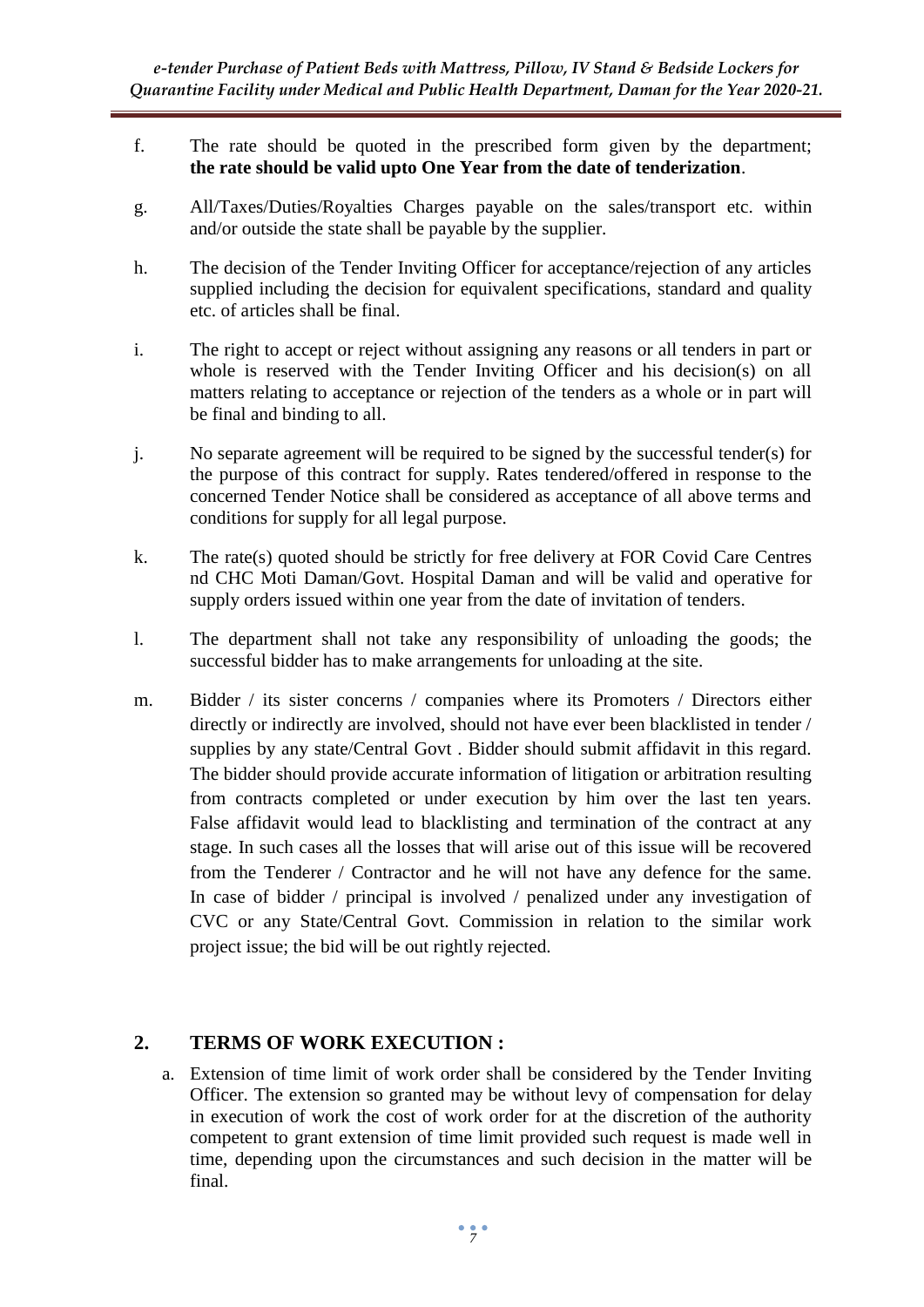b. Inspection will be carried out in the premises of CHC Moti Daman. If goods to be inspected in factory premises all expenditure to be borne by the Tenderer.

# **3. Bid Evaluation Methodology :**

A. **Preliminary Evaluation**: Tender Fee and EMD Submission.

# B. **Technical Evaluation:**

- Scrutiny of technical specifications and other relevant documents as asked by the department with the quoted specification.
- Scrutiny of Compliance Statement given by the bidder.
- Technical Demonstration if required.
- C. **Financial Evaluation**: Lowest quoted offered by Technically Qualified Bidders

# **4. PAYMENT TERMS :**

- a. 100% of the invoice amount will be paid only after completation of work successfuly and submission of Security deposit i.e. 10% of the tender value.
- b. Price escalation clause will not be entertained under any circumstances.
- c. All bills should be in **TRIPLICATE** and should invariably mention the number and date of work order.
- d. All bills for amount above  $\overline{\mathfrak{F}}.5,000/4$  should be pre-receipted on a Revenue Stamp of proper value. Bills for amount exceeding  $\overline{\xi}$ .5,000/- not pre-receipted on Revenue Stamp of proper value will not be accepted for payment.
- e. Each bill in which Service Tax is charged must contain the following certificates on the body of the bill: **"CERTIFIED"** that the service on which Service Tax has been charged have not been exempted under the Central Service Tax Act or the Rules made there under and the amount charged on account of Service Tax on these service is not more than what is payable under the provisions of relevant Act or Rules made there under".
- f. No extra charge for transporation, forwarding and insurance etc. will be paid on the rates quoted.
- g. The rates should be quoted only for the work specified in the list of requirement.

Signature of Agency With Rubber Stamp

> *Sd/-* **Director** Medical & Health Services Daman & Diu "Tel.No.0260-2230470" e-mail Id: [dmhs-daman-dd@nic.in](mailto:dmhs-daman-dd@nic.in)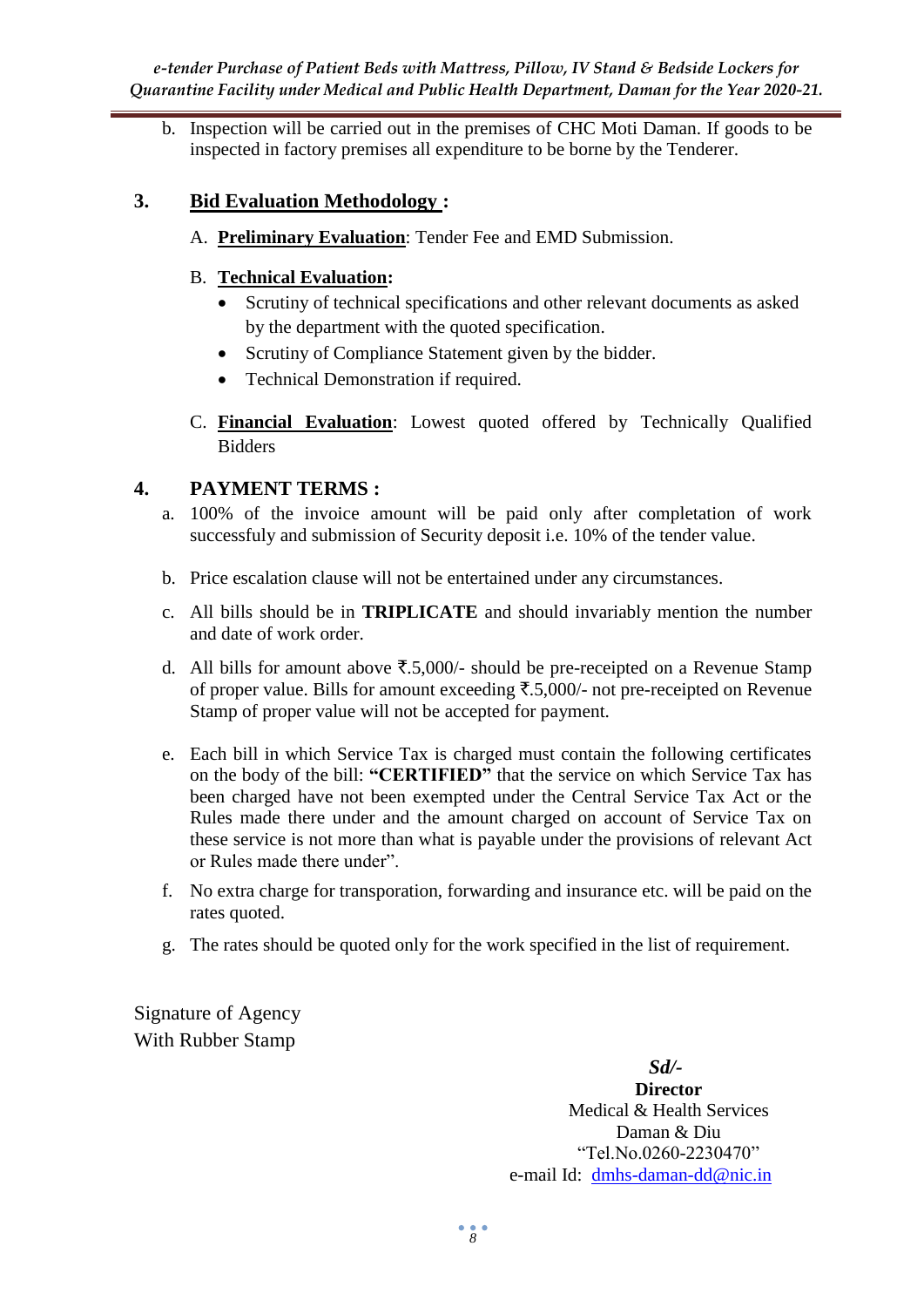# **ANNEXURE - A**

# **UNDERTAKING :**

From: M/s………………………………… No……………………. …………………………………………………

To Director, Medical & Public Health Services, Daman, Fort Area CHC Moti Daman, 396220.

**Sub:** Supply of Patient Beds with Mattress, Pillow, IV Stand & Bedside Lockers*)*………………….

**Ref:** Tender Enq #.......................................

Sir,

I/We enclose the necessary documents duly signed, as shown in Annexure 'B' (in order in which they are mentioned). I/We have carefully read and understood the terms and conditions stated in the tenders from and I/We shall abide by all these conditions. I/We further endorse that in particular, the terms and conditions of Delivery Period, Payment Terms, Place of Delivery etc are acceptable to me/us and no representation will be made by me/us afterwards for altering the same.

I/We verify the copies of the certificates/documents enclosed herewith are authentic true copies of the original certificates/documents for verification on demand. I/We undertake to upload the attested copies of certificates/documents required on the website.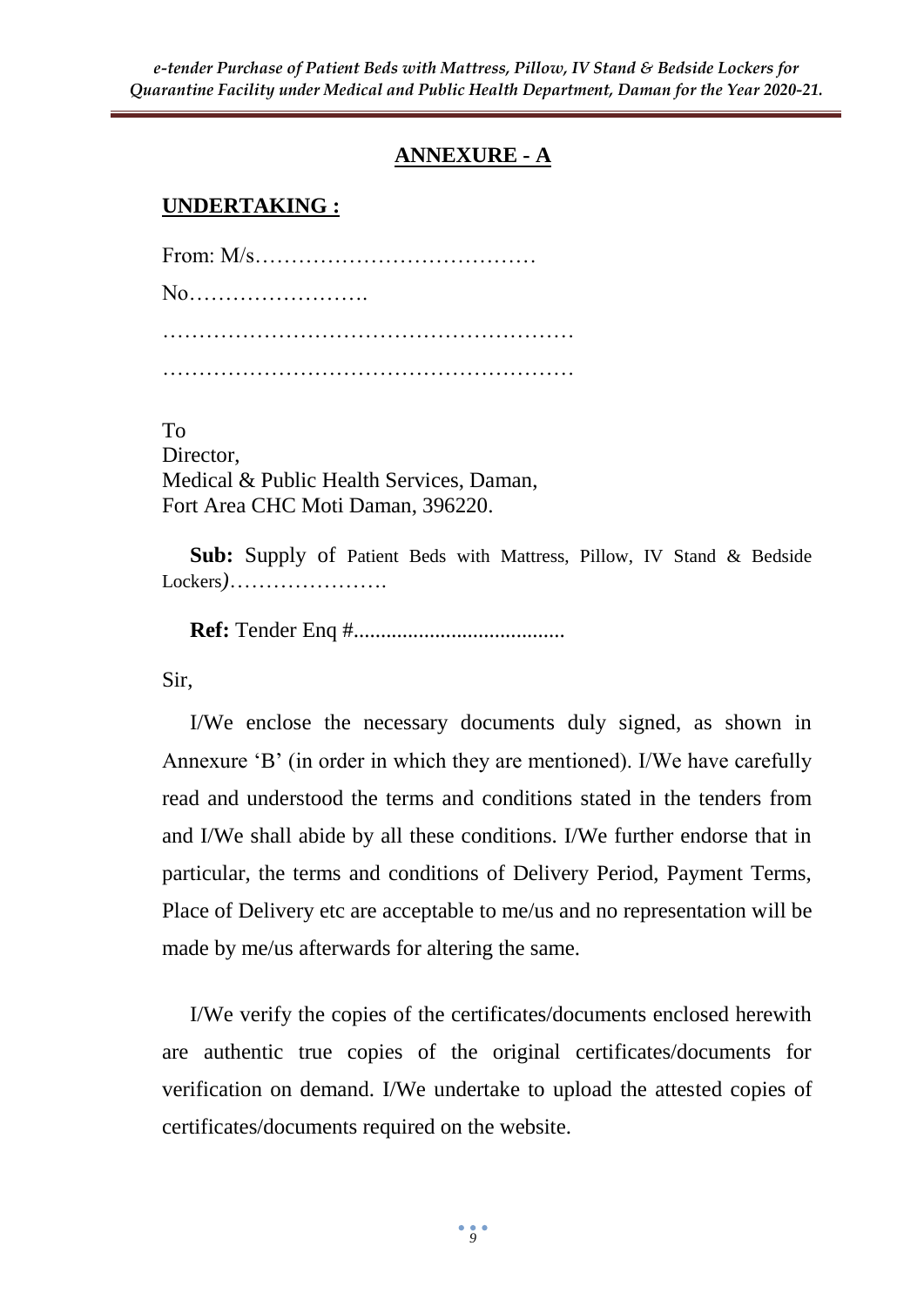I/We will be cautious to see that the uploaded scan documents are legible and i/we understand that if the documents are not legible, my/our tender will be rejected.

I/We verify that I/We are in possession of the requisite licenses/permits required for the manufacture /supply /sale /distribution of the items and further verify that the said licenses/permits have not been revoked/ cancelled by the issuing authorities and are valid as on date. I/We also verify that I/We have not been declared defaulter, blacklisted or debarred by any State or Central Government or Constitutional authority or Financial Institution or Judicial Court or any Government undertakings.

I/We also take cognizance of the fact that providing misleading or questionable information or failure to furnish correct or true information to you or any other Officer or failure to comply with any contractual requirement laid down by you will be considered as a serious breach of the terms and conditions of the tender and will invite disqualification and other penal action as deemed fit by the UT Administration.

Thanking You,

Yours faithfully,

Sign & Stamp of Tenderer.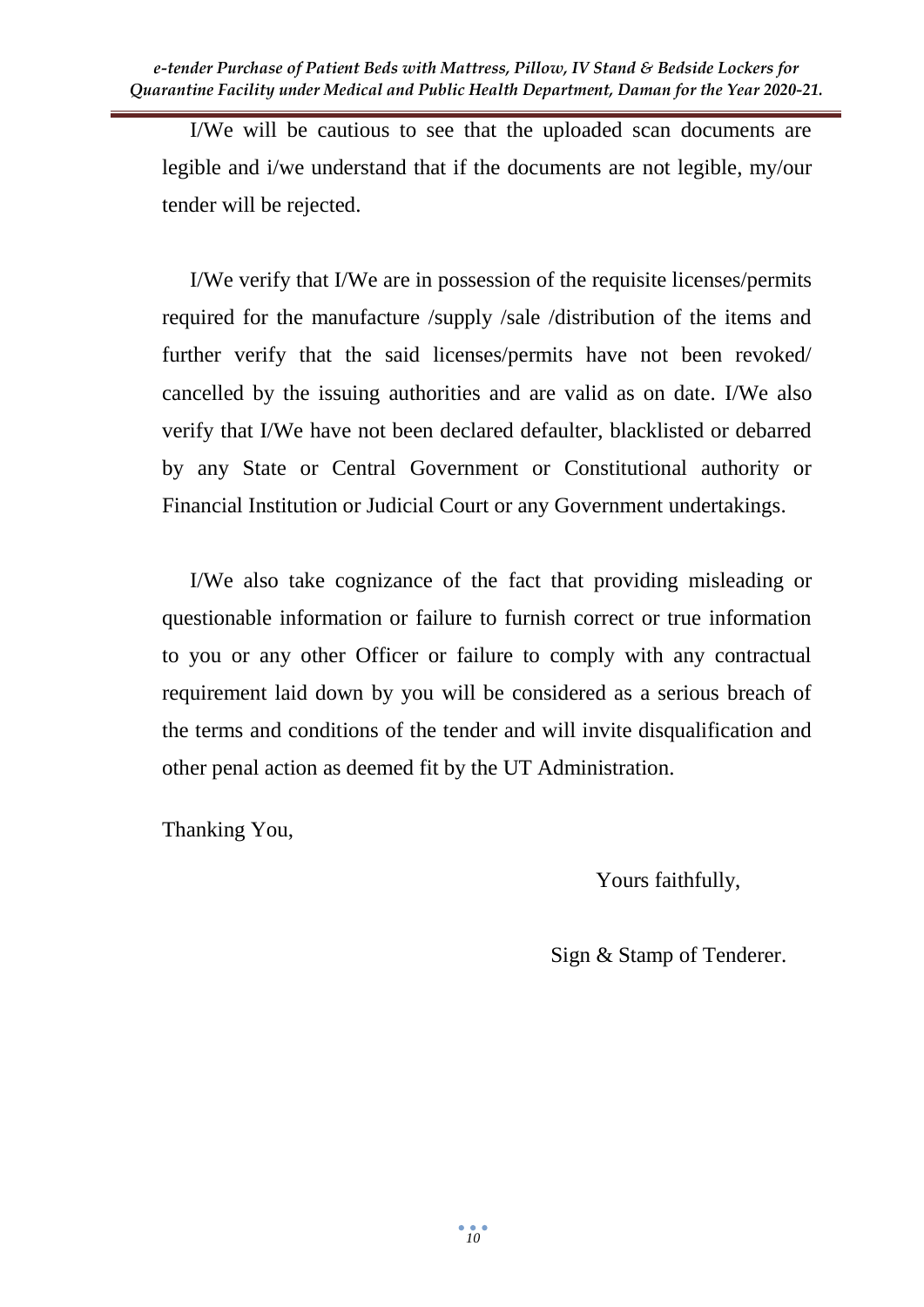# **ANNEXURE - B**

### **SCHEDULE OF DOCUMENTS ATTACHED**

| Sr.<br>No. | <b>Document / Certificate</b>                                                                                                                            | <b>Uploaded &amp;</b><br><b>Enclosed</b> |
|------------|----------------------------------------------------------------------------------------------------------------------------------------------------------|------------------------------------------|
| A.         | <b>General Documents:</b>                                                                                                                                |                                          |
| 01.        | PAN <sub>No.</sub>                                                                                                                                       | Yes / No                                 |
| 02.        | <b>GST</b> Registration.                                                                                                                                 | Yes / No                                 |
| 03.        | ISO & CE Certificate.                                                                                                                                    | Yes / No                                 |
| 04.        | Partnership Deed / Memorandum / Registration of Firm, etc.                                                                                               | Yes / No                                 |
| 05.        | Turnover Certificate of Chartered Accountants for last Two<br>Years.                                                                                     | Yes / No                                 |
| 06.        | Verification, Undertaking, Checklist and Documents as per<br>Annexure - A.                                                                               | Yes / No                                 |
| 07.        | Scan copy of Terms and Conditions of the tender documents<br>duly Stamped and Signed on each page.                                                       | Yes / No                                 |
| 08.        | Scan copy of Scope of Work correctly filled with Stamped and<br>Signed on each page.                                                                     | Yes / No                                 |
| 09.        | Fresh Affidavit Notorised on Stamp Paper for this Tender -<br>As per clause mentioned at Conditions of Contract -<br>Acceptance of Tender at point - (M) | Yes / No                                 |
| 10.        | Letter of Authority.                                                                                                                                     | Yes / No                                 |
| 11.        | Original Product Literature of each quoted product.                                                                                                      | Yes / No                                 |
| 12.        | List of Installations / Users / Customers with Phone Numbers.                                                                                            | Yes / No                                 |
| 13.        | Compliance Statement as per format on Annexure - C.                                                                                                      | Yes / No                                 |
| 14.        | Scan copy of Annexure - B of the Tender Documents duly<br>Stamped and Signed.                                                                            | Yes / No                                 |

It is verified that all the certificates/permissions/documents are valid and current as on date and have not been withdrawn/cancelled by the issuing authority. It is further verified that the represents at Sr.No. A-6, A-9 & A-13 declaration part are as per the format prescribed by the Administration and it is clearly and distinctly understood by me/us that the tender is liable to be rejected if on scrutiny and of these certificates is found to be not as per the prescribed format of Administration.

I/We further undertake to produce on demand the original certificate/ permission/ document for verification at any stage during the processing of the tender.

Date: Place:

Sign & Stamp of tenderer.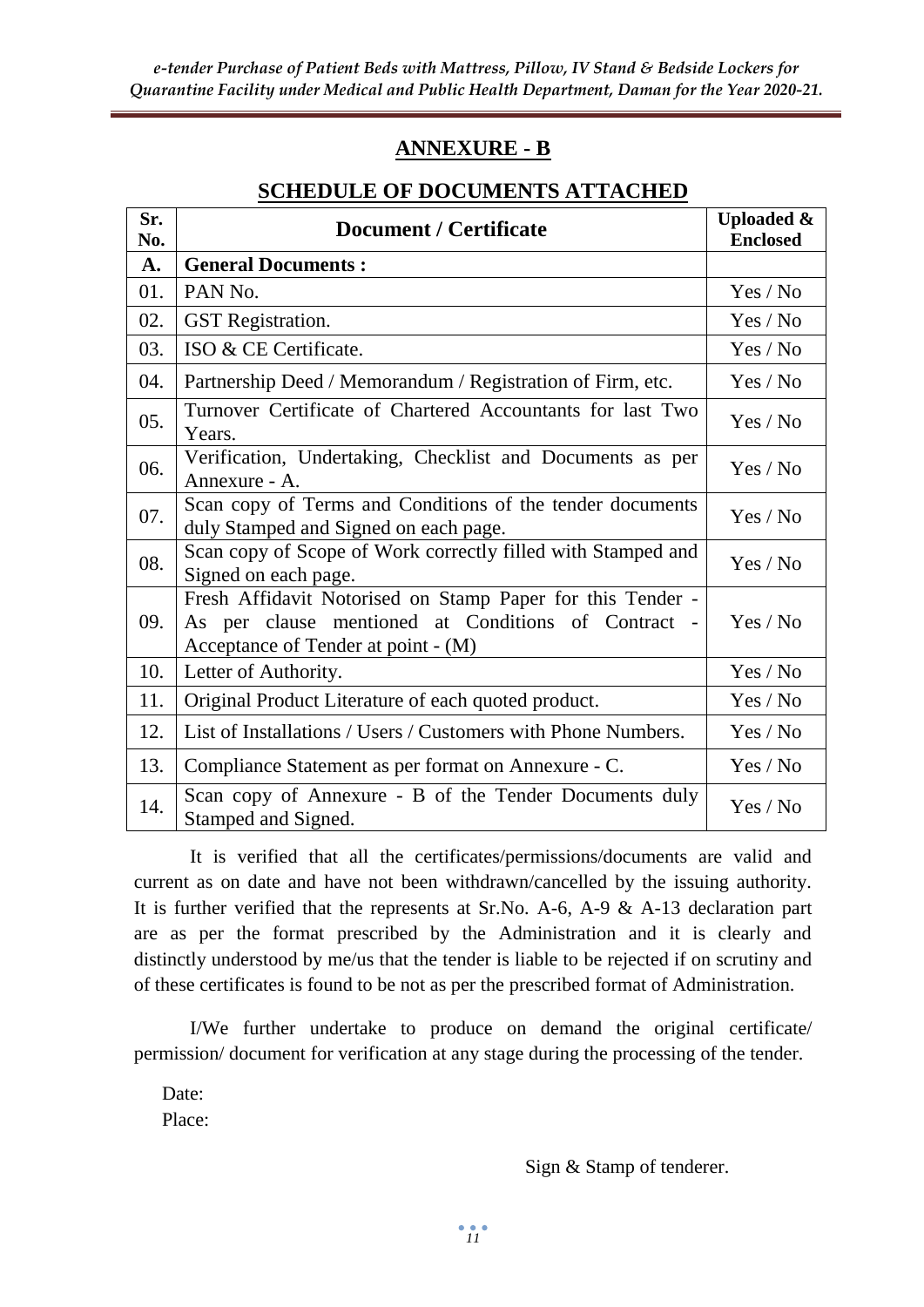# **ANNEXURE - C**

Item Name: \_\_\_\_\_\_\_\_\_\_\_\_\_\_\_\_\_\_\_\_\_\_\_\_\_\_\_\_\_\_

Model Quoted: \_\_\_\_\_\_\_\_\_\_\_\_\_\_\_\_\_\_\_\_\_\_\_\_\_\_\_\_\_\_\_

Make: \_\_\_\_\_\_\_\_\_\_\_\_\_\_\_\_\_\_\_\_\_\_\_\_\_\_\_\_\_\_\_\_\_\_\_\_\_\_

| Sr.<br>No. | <b>Specification asked</b><br>in tender | <b>Specification offered in</b><br>quoted model | <b>Remarks of deviation</b> |
|------------|-----------------------------------------|-------------------------------------------------|-----------------------------|
|            |                                         |                                                 |                             |
|            |                                         |                                                 |                             |
|            |                                         |                                                 |                             |

\* The format should be used separately for each quoted item on Manufacturer's or Authorized Dealer's Letter Head.

Date:

Place:

Sign & Stamp of tenderer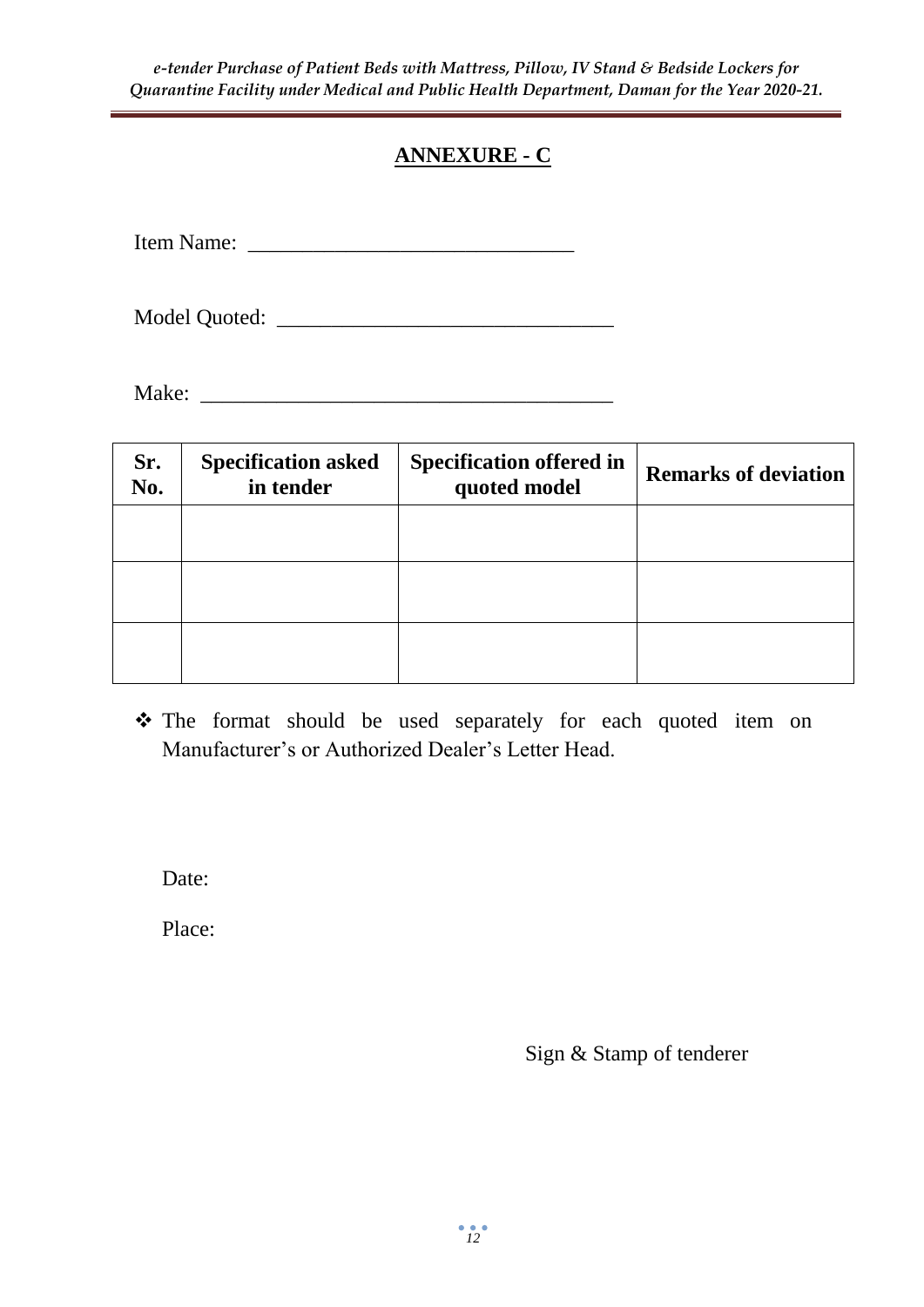# **SCOPE OF WORK:**

**Schedule of Requirements, Specifications and Allied Technical Details:**

**Rate Contract for Purchase of Patient Beds with Mattress, Pillow, IV Stand & Bedside Lockers under Medical and Public Health Department, Daman.**

*Please fill the details as mentioned below and attach the Scan copy of the same. Format is as under :*

| Sr.<br>No. | <b>Particulars</b>                                                                                                                                                                                                                                                                                                                                    | Unit /<br>Rate | Qty.<br>Reqd. | <b>Make</b> | <b>Model</b> | Complaince<br>Yes / No |
|------------|-------------------------------------------------------------------------------------------------------------------------------------------------------------------------------------------------------------------------------------------------------------------------------------------------------------------------------------------------------|----------------|---------------|-------------|--------------|------------------------|
|            | <b>Patient Bed with Mattress, Pillow,</b>                                                                                                                                                                                                                                                                                                             |                |               |             |              |                        |
|            | <b>IV Stand &amp; Bedside Locker.</b>                                                                                                                                                                                                                                                                                                                 |                |               |             |              |                        |
|            | <b>❖ Patient Bed:</b><br>• Size: 2065 x 952mm, Mattress Size:<br>1981 X 915X75MM.<br>• Easy to Assemble Knock down Bed.<br>• Removable 5 legs for better support<br>and strength.<br>• Tubular Grid for Matterss Both Side<br>handle to avoid mattress slip.<br>• Foot cap made of Nylon.<br>• Easy to attach Saline stand.<br>• Tank Powder Coating. |                |               |             |              |                        |
| 1.         | ❖ Mattress :<br>• Total Mattress thickness--4"<br>• 32 density Foam --2" + 23 density EPE<br>$-2"$<br>• Two Option for cover<br>With 85 gsm Polyester Fabric<br>$\mathbf{i}$<br>With 350gsm Rexine<br>$\mathbf{ii}$                                                                                                                                   | 1<br>Set.      | 01            |             |              |                        |
|            | <b>❖ Pillow:</b><br>• Wt-480g Conjugated Polyester Fibre.<br>• 80gsm Polyester Fabric.<br>$\bullet$ Dimensions -24"X16                                                                                                                                                                                                                                |                |               |             |              |                        |
|            | * Bedside Locker:<br>• Cabinet approx Dimensions :-<br>78 x 42 x 47 CM<br>• Locker made from Plastic enclosed on<br>three sides.                                                                                                                                                                                                                      |                |               |             |              |                        |